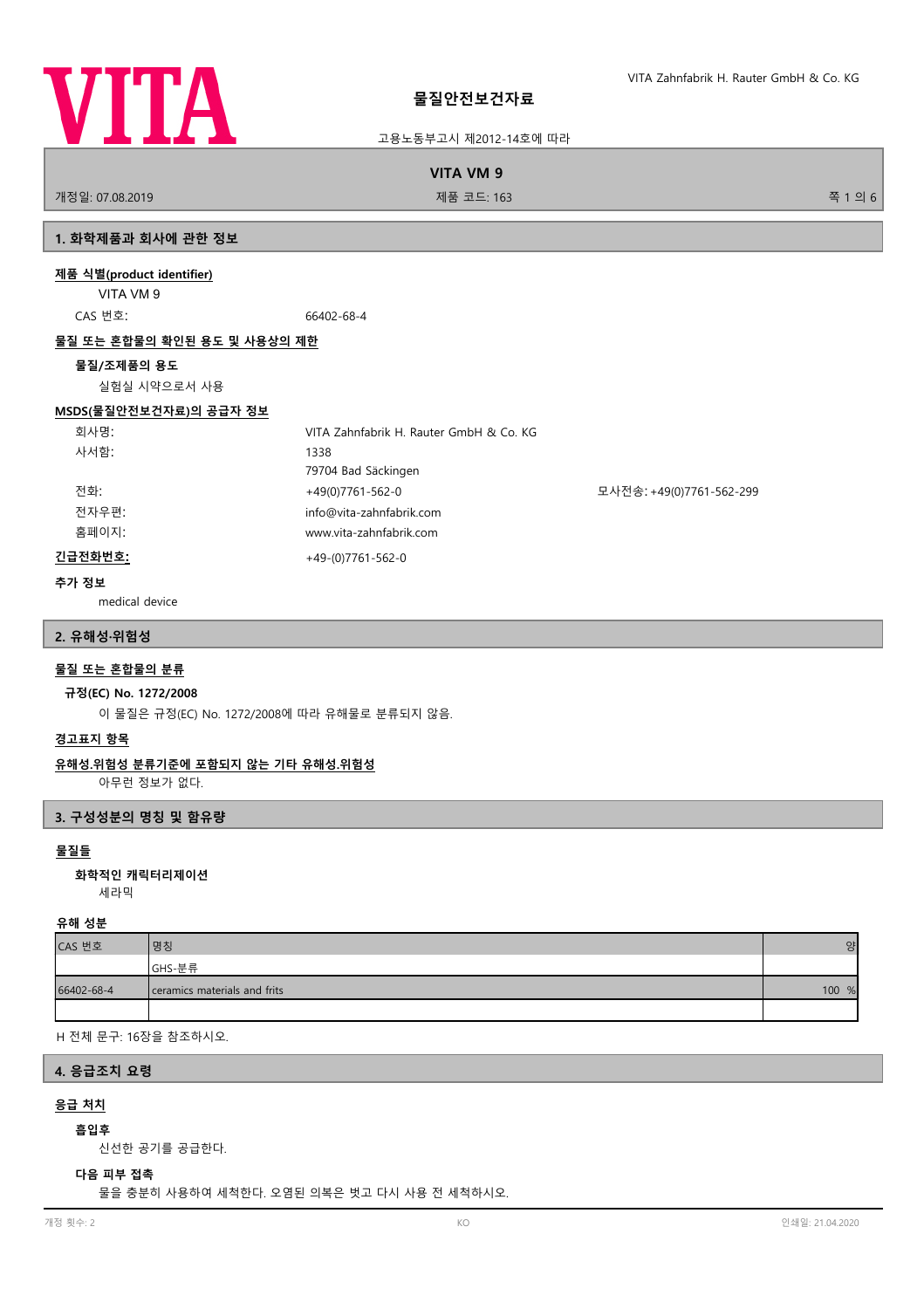

#### 고용노동부고시 제2012-14호에 따라

#### **VITA VM 9**

개정일: 07.08.2019 제품 코드: 163 쪽 2 의 6

# **가. 눈에 들어갔을 때**

세안컵이나 물을 사용하여 즉시 주의 깊게, 그리고 철저하게 세척한다.

#### **먹었을 때**

구강을 즉시 헹군 후 물을 충분히 마신다.

# **가장 중요한 급성 및 지연성 증상과 영향**

아무런 정보가 없다.

#### **즉시 의료진의 진찰과 특별 치료가 필요함**

증상에 따라 치료하시오.

#### **5. 폭발·화재시 대처방법**

#### **소화제**

#### **적절한 소화물질**

주변 환경에 따라 소화 방법을 선택한다.

## **물질이나 혼합물로 부터 발생하는 특별한 위험**

비가연성.

# **소방대원을 위한 정보**

화재 시: 자급식 호흡구를 착용하시오.

#### **추가 정보**

오염된 소화수는 별도로 모은다. 하수설비나 수환경에 유입되지 않게 한다.

#### **6. 누출 사고 시 대처방법**

#### **개인 예방조치, 보호구 및 응급조치**

분진 발생을 피하시오. 분진을 흡입하지 마시오.

#### **환경 보호 조치**

하수설비나 수환경으로 유출되지 않게 한다.

#### **정화 및 제거 방법 및 물질**

기계적으로 수집한다. 인수한 물질을 폐기물 규정에 따라 처리한다.

#### **다른 항을 참조**

안전 취급: 참조 단락 7 개인 보호구: 참조 단락 8 폐기물 처리: 참조 단락 13

#### **7. 취급 및 저장방법**

#### **안전취급요령**

**안전취급 요령**

어떤 특별한 주의 조치가 필요하지 않다.

# **화재와 폭발 예방 조치**

어떤 특별한 화재예방 조치가 필요하지 않다.

#### **피해야 하는 물질 정보를 포함한 안전 저장 조건**

컨테이너를 단단히 닫는다. **보관실 및 용기에 대한 요구 사항**

#### **공동 창고 시설 관련 참고사항**

어떤 특별한 주의 조치가 필요하지 않다.

# **8. 노출방지 및 개인보호구**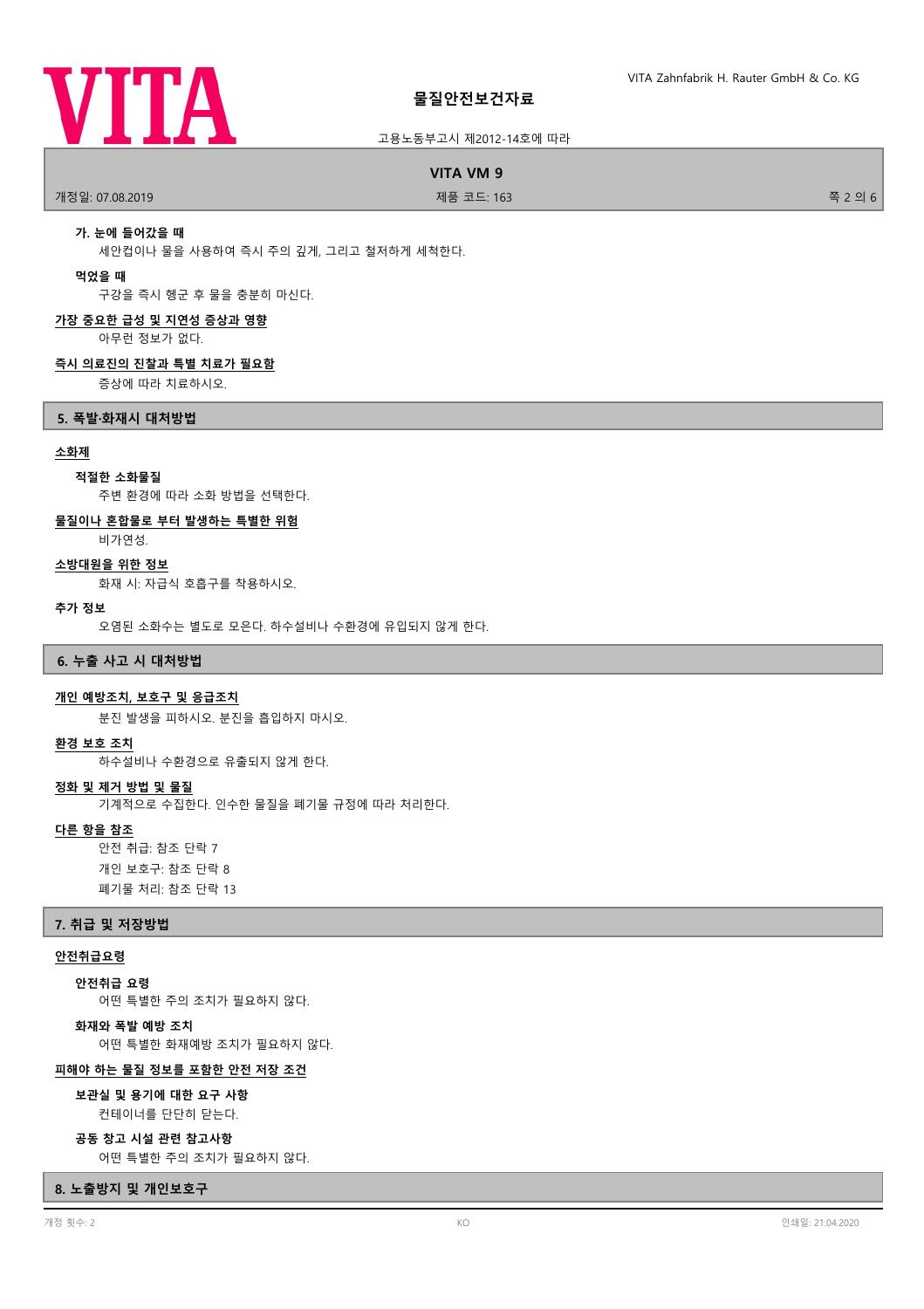

#### 고용노동부고시 제2012-14호에 따라

# **VITA VM 9**

개정일: 07.08.2019 제품 코드: 163 쪽 3 의 6

#### **제어 파라메타(control parameters)**

#### **노출 방지**

#### **보호 및 위생 조치**

오염된 의복을 벗으시오. 휴식 전과 업무 후에 손을 씻으시오. 작업장에서는 식사를 하거나 마시거나 흡연 또는 재채기를 하지 않는다.

# **눈/얼굴 보호**

보안경/안면보호구를을 착용하시오.

# **손 보호**

화학물질을 취급할 때 CE 마크와 4자리 검사번호가 부착된 내화학성 장갑만을 착용해야 한다. @0NBR (니트릴 고무) 02.B008235 특별한 용도로 사용할 경우 위에서 언급한 보호장갑의 내화학성에 대하여 장갑 제조사와 명확하게 논의하는 것이 좋다. 권장 장갑 브랜드 KCL Dermatril P

#### **보호복**

보호의의사용.

#### **호흡기 보호**

중요한 위치에서는 적절한 환기와 함께 부분 배출을 한다. 작업장의 기술적 환기

#### **9. 물리화학적 특성**

# **기본적 물리화학적 특성에 대한 정보**

| 응집 상태:<br>색상:   | 고체                        |
|-----------------|---------------------------|
| 냄새:             | 무취                        |
| pH:             | 확정되지 않음                   |
| 상태 변화           |                           |
| 녹는점:            | 확정되지 않음                   |
| 초기 끓는점과 끓는점 범위: | X                         |
| 인화점:            | X                         |
| 가연성             |                           |
| 고체:             | 확정되지 않음                   |
| 가스:             | 해당없음                      |
| 폭발 속성           |                           |
| 이 제품은 아니다: 폭발성. |                           |
| 하한 폭발 한계:       | 확정되지 않음                   |
| 폭발 상한 한계:       | 확정되지 않음                   |
| 자연발화온도          |                           |
| 고체:             | 확정되지 않음                   |
| 가스:             | 해당없음                      |
| 분해 온도:          | 확정되지 않음                   |
| 산화 특성<br>비산화성.  |                           |
| 증기압:            | $\le$ =1100 hPa           |
| (장소 50 °C)      |                           |
| 밀도:             | 2,40000 g/cm <sup>3</sup> |
| 수용해도:           | 아니오                       |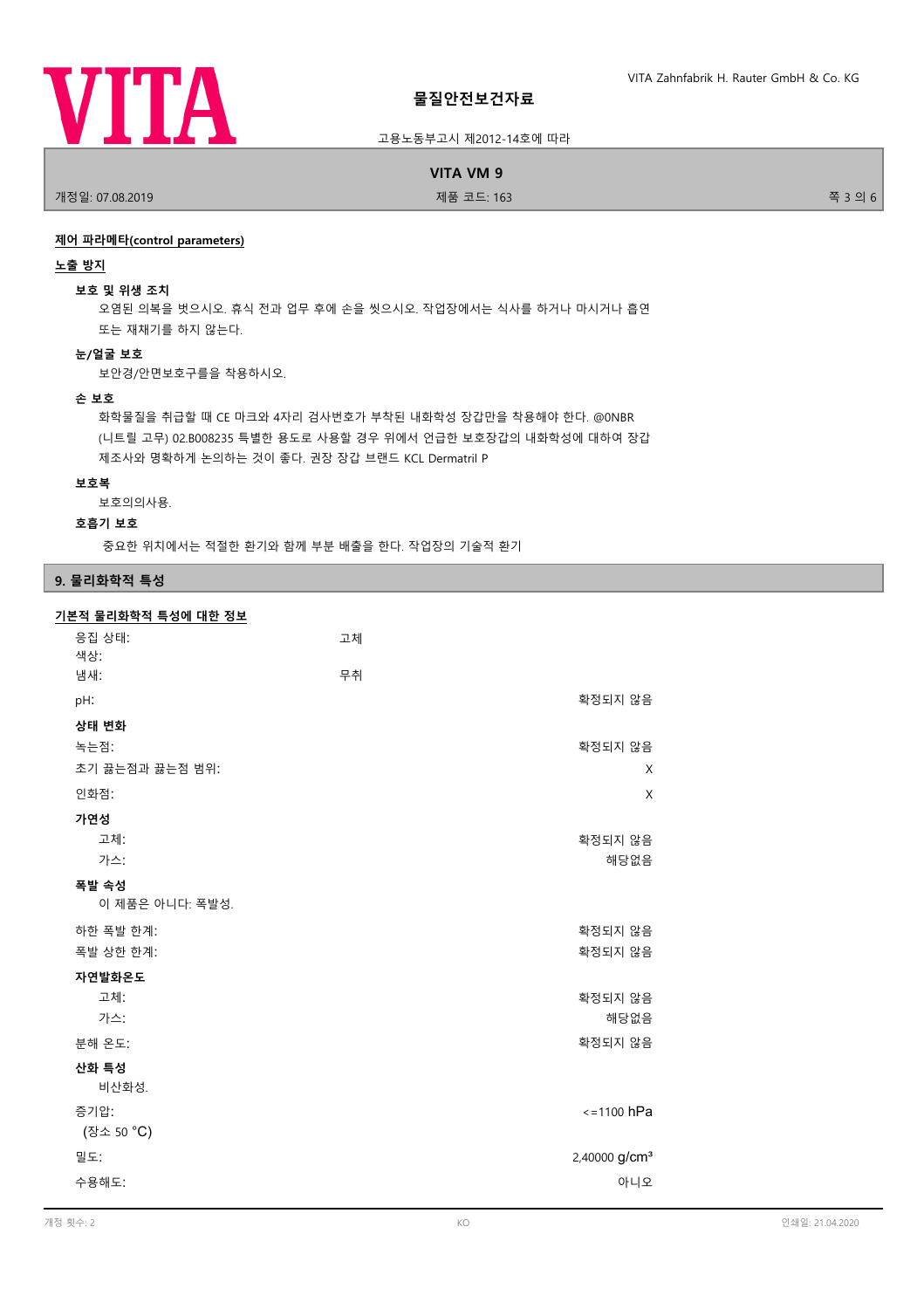

# 고용노동부고시 제2012-14호에 따라

| <b>VITA VM 9</b>       |            |         |  |
|------------------------|------------|---------|--|
| 개정일: 07.08.2019        | 제품 코드: 163 | 쪽 4 의 6 |  |
| 다른 용제에서 용해도<br>확정되지 않음 |            |         |  |
| 분배 계수:                 | 확정되지 않음    |         |  |
| 증기밀도:                  | 확정되지 않음    |         |  |
| 증발률:                   | 확정되지 않음    |         |  |
| 그 밖의 참고사항              |            |         |  |
| 고형 성분 함량:              | 100,0 %    |         |  |
|                        |            |         |  |

# **10. 안정성 및 반응성**

#### **반응성**

규정에 따라 취급 및 저장될 경우, 유해 반응이 없음.

#### **화학적 안전성**

본 제품을 통상의 상온에서 저장하면 안정함.

# **위험한 반응 가능성**

알려진 유해 반응은 없음.

# **피해야 할 조건**

없음/없음

# **피해야 할 물질**

아무런 정보가 없다.

#### **유해한 분해산물**

유해분해물은 알려지지 않음.

**11. 독성에 관한 정보**

#### **독성학적 영향에 대한 정보**

#### **급성 독성**

제공된 데이터에 근거해 분류 기준을 충족하지 않음.

#### **자극 및 부식작용**

제공된 데이터에 근거해 분류 기준을 충족하지 않음.

# **민감화 효과**

제공된 데이터에 근거해 분류 기준을 충족하지 않음.

# **발암성, 변이원성 , 생식 독성**

제공된 데이터에 근거해 분류 기준을 충족하지 않음.

# **STOT-단일 노출**

제공된 데이터에 근거해 분류 기준을 충족하지 않음.

# **STOT-반복 노출**

제공된 데이터에 근거해 분류 기준을 충족하지 않음.

# **흡인 위해성**

제공된 데이터에 근거해 분류 기준을 충족하지 않음.

# **테스트에 대한 추가 정보**

이 물질은 규정(EC) 1272/2008 [CLP]에 따른 위험물로 분류되지 않는다.

# **12. 환경에 미치는 영향**

# **독성**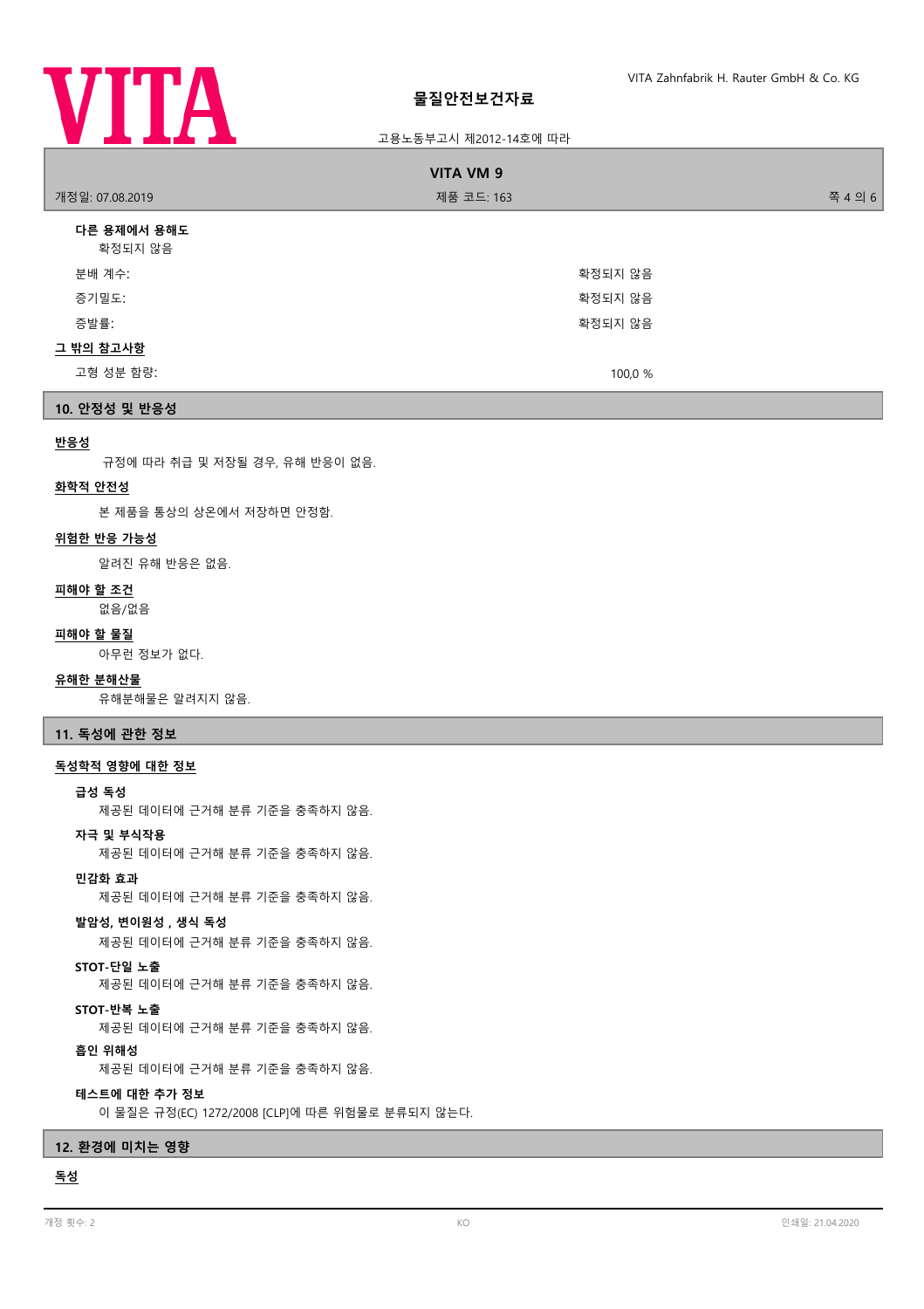# **VITA**

# **물질안전보건자료**

# 고용노동부고시 제2012-14호에 따라

# **VITA VM 9**

개정일: 07.08.2019 제품 코드: 163 쪽 5 의 6

이 제품은 아니다: 환경독성.

# **잔류성 및 분해성**

이 제품은 검사를 받지 않은 제품이다.

## **생물농축성**

이 제품은 검사를 받지 않은 제품이다.

# **토양 이동성**

이 제품은 검사를 받지 않은 제품이다.

# **기타 유해 영향**

아무런 정보가 없다.

#### **추가 정보**

환경으로 배출하지 마시오.

# **13. 폐기시 주의사항**

# **폐기 방법**

# **권장사항**

하수설비나 수환경으로 유출되지 않게 한다. 폐기물은 해당 법규에 따라 폐기하시오.

#### **오염된 포장**

물을 충분히 사용하여 세척한다. 완전히 비운 포장재는 재활용할 수 있다.

# **14. 운송에 필요한 정보**

| 해상 운송 (IMDG)                                   |                                                          |  |
|------------------------------------------------|----------------------------------------------------------|--|
| UN-번호 <u>:</u>                                 | No dangerous good in sense of this transport regulation. |  |
| <u>UN 적정 배송 명칭:</u>                            | No dangerous good in sense of this transport regulation. |  |
| <u>운송 위험 등급:</u>                               | No dangerous good in sense of this transport regulation. |  |
| <u>용기등급:</u>                                   | No dangerous good in sense of this transport regulation. |  |
| 항공 운송 (ICAO-TI/IATA-DGR)                       |                                                          |  |
| <u> UN-번호:</u>                                 | No dangerous good in sense of this transport regulation. |  |
| <u>UN 적정 배송 명칭:</u>                            | No dangerous good in sense of this transport regulation. |  |
| <u>운송 위험 등급:</u>                               | No dangerous good in sense of this transport regulation. |  |
| <u>용기등급:</u>                                   | No dangerous good in sense of this transport regulation. |  |
| <u>환경 유해성</u>                                  |                                                          |  |
| 환경에 유해함:                                       | 아니오                                                      |  |
| 사용자를 위한 특별 예방조치<br>아무런 정보가 없다.                 |                                                          |  |
| MARPOL 73/78 Annex II 및 IBC 코드에 따른 벌크(bulk) 운송 |                                                          |  |
| 해당없음                                           |                                                          |  |
| 15. 법적 규제현황                                    |                                                          |  |
| 물질이나 혼합물에 대한 안전, 보건 및 환경 규정/법규                 |                                                          |  |

#### **EU 규정**

# **국가 규정**

물 위험 등급(독일): 1 - 수질에 경미하게 유해함